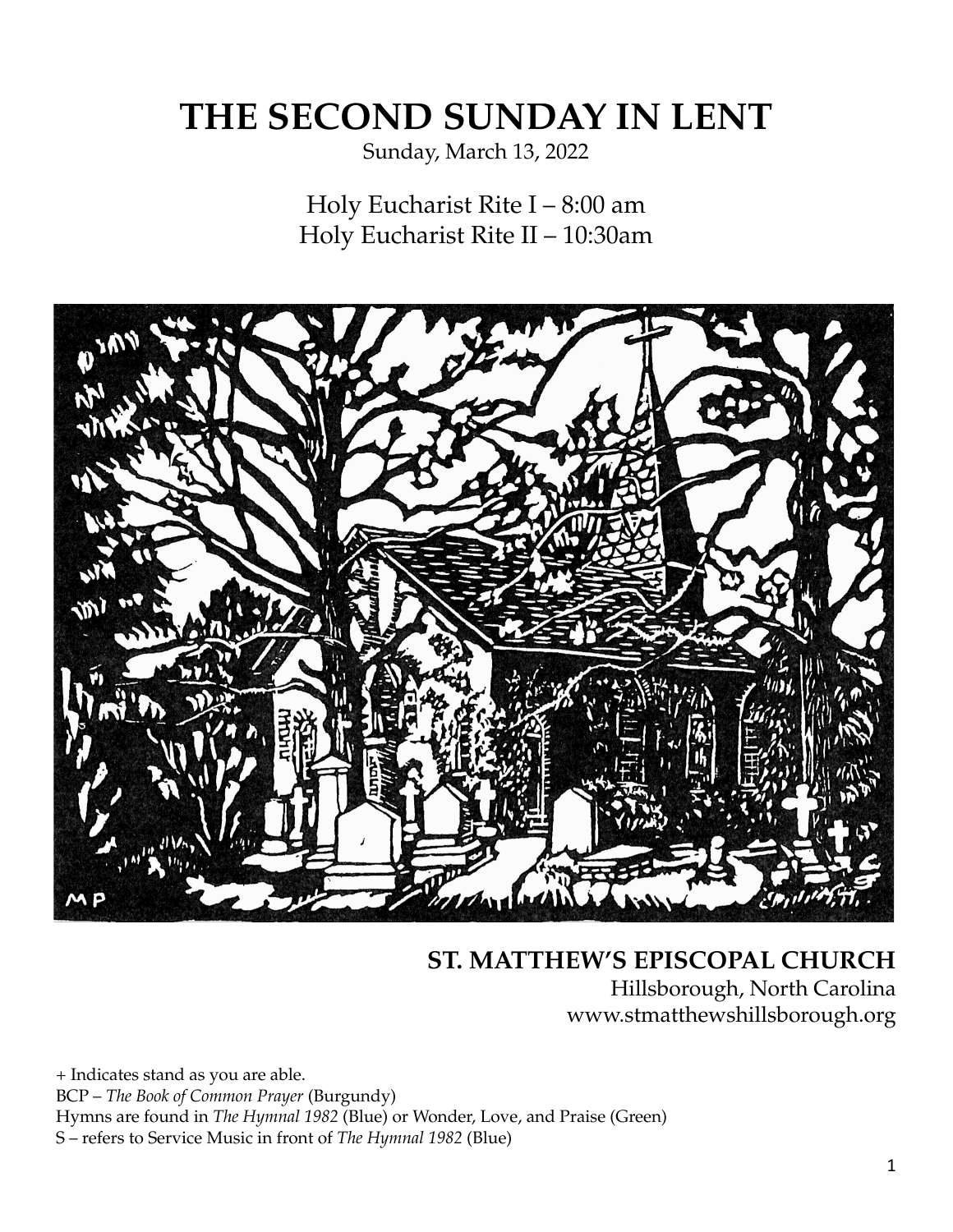# **HOLY EUCHARIST RITE I – 8:00am**

# **THE WORD OF GOD**

| +THE ACCLAMATION                                                                                                                                                           |                                                                                                                                                     | BCP, 319                                                                                                     |  |  |
|----------------------------------------------------------------------------------------------------------------------------------------------------------------------------|-----------------------------------------------------------------------------------------------------------------------------------------------------|--------------------------------------------------------------------------------------------------------------|--|--|
| PENITENTIAL ORDER                                                                                                                                                          | (Kneeling as you are able)                                                                                                                          | BCP, 319                                                                                                     |  |  |
| <b>KYRIE</b>                                                                                                                                                               |                                                                                                                                                     | BCP, 324                                                                                                     |  |  |
| +THE COLLECT OF THE DAY                                                                                                                                                    |                                                                                                                                                     | BCP, 166                                                                                                     |  |  |
| <b>THE LESSONS</b><br>Old Testament<br>Psalm<br>New Testament<br>$+Gospel$<br>Gospeller<br>People<br>The Gospel is proclaimed.<br>Gospeller<br>People<br><b>THE SERMON</b> | The Holy Gospel of our Lord Jesus Christ according to Luke.<br>Glory be to thee, O Lord.<br>The Gospel of the Lord.<br>Praise be to thee, O Christ. | Genesis 15:1-12,17-18<br>Psalm 27; Dominus illuminatio; BCP, 617<br>Philippians 3:17-4:1<br>Luke 13:31-35    |  |  |
| +THE NICENE CREED                                                                                                                                                          |                                                                                                                                                     | BCP, 326                                                                                                     |  |  |
| +THE PRAYERS OF THE PEOPLE                                                                                                                                                 |                                                                                                                                                     | See Bulletin Pg. 4                                                                                           |  |  |
| +THE PEACE                                                                                                                                                                 |                                                                                                                                                     | BCP, 332                                                                                                     |  |  |
| <b>WELCOME &amp; ANNOUNCEMENTS</b>                                                                                                                                         |                                                                                                                                                     |                                                                                                              |  |  |
| THE HOLY COMMUNION                                                                                                                                                         |                                                                                                                                                     |                                                                                                              |  |  |
| +THE GREAT THANKSGIVING<br>Sanctus<br>The Lord's Prayer<br>The Breaking of the Bread<br>Agnus Dei<br>Prayer of Humble Access<br><b>Post Communion Prayer</b>               |                                                                                                                                                     | BCP, 340<br><b>BCP, 341</b><br>BCP, 336<br><b>BCP, 337</b><br><b>BCP, 337</b><br><b>BCP, 337</b><br>BCP, 339 |  |  |
| <b>BLESSING &amp; DISMISSAL</b>                                                                                                                                            |                                                                                                                                                     | BCP, 339                                                                                                     |  |  |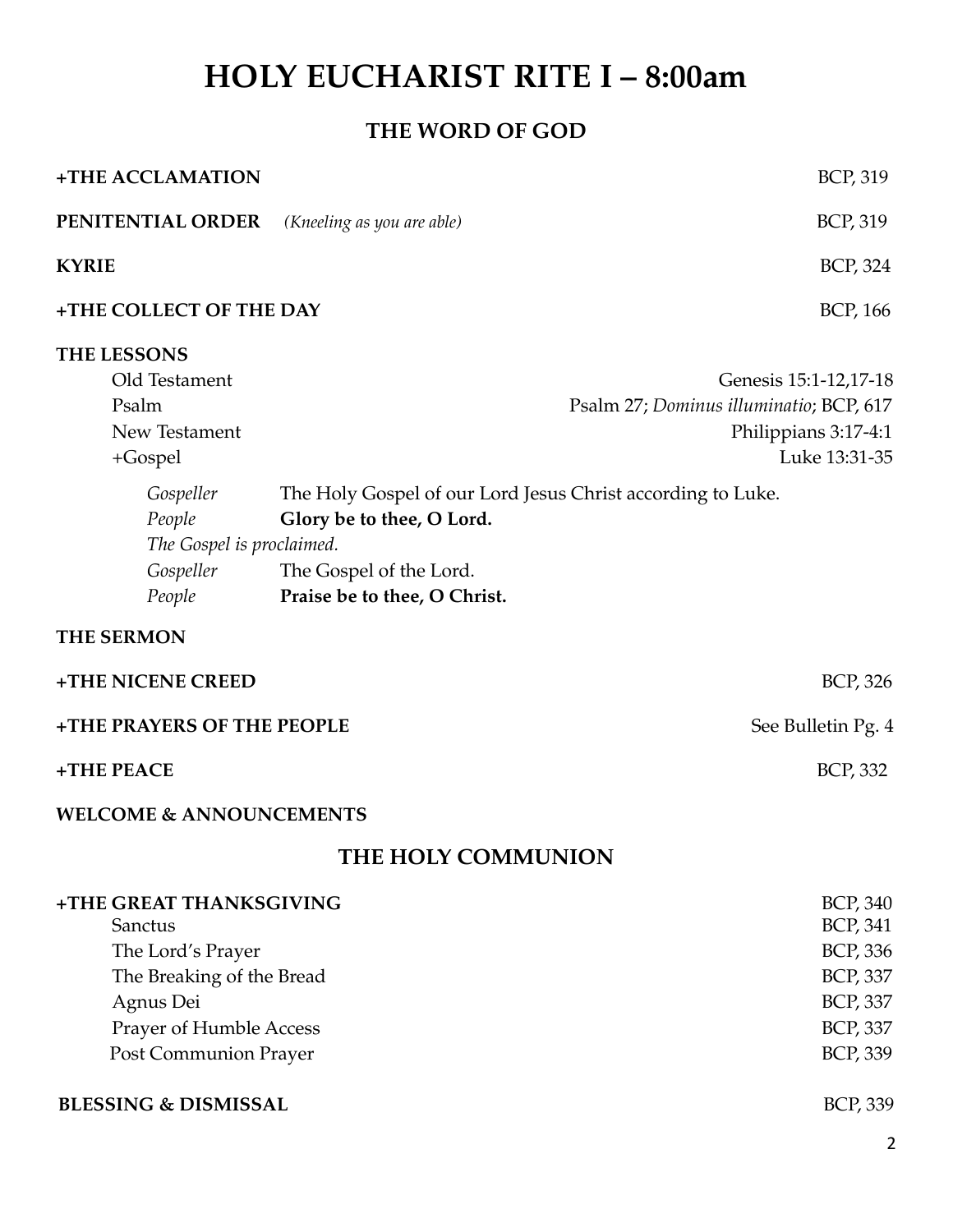# **HOLY EUCHARIST RITE II – 10:30am**

**VOLUNTARY** Ich ruf zu dir, Herr Jesu Christ!, BWV 639; J.S. Bach

# **LITURGICAL NOTE**

*Though we sometimes doubt and often resist God's desire to protect and save us, our God persists. In holy baptism, God's people have been called and gathered into a God-initiated relationship that will endure. Lent provides the church with a time and a tradition in which to seek God's face again. Lent provides another occasion to behold the God of our salvation in the face of the Blessed One who "comes in the name of the Lord."*

# **THE WORD OF GOD**

| +HYMN IN PROCESSION, No. 401                        |                                                                         | Leoni           |
|-----------------------------------------------------|-------------------------------------------------------------------------|-----------------|
| +THE ACCLAMATION<br>Priest<br>People                | Bless the Lord who forgives all our sins.<br>His mercy endures forever. | <b>BCP, 351</b> |
| <b>PENITENTIAL ORDER</b> (Kneeling as you are able) |                                                                         | <b>BCP, 351</b> |
| KYRIE, No. S-88                                     |                                                                         | McNeil Robinson |
| THE COLLECT OF THE DAY                              |                                                                         | <b>BCP, 218</b> |

### **THE LESSONS**

| Old Testament                              | Genesis 15:1-12,17-18              |
|--------------------------------------------|------------------------------------|
| Psalm (Sung by the Choir on behalf of All) | 27; Dominus illuminatio; Plainsong |
| New Testament                              | Philippians 3:17-4:1               |
| +Gospel Acclamation                        |                                    |

*The congregation & choir sing the acclamation twice; a cantor or choir sings the verse.*



+GOSPEL Luke 13:31-35

*Gospeller* The Holy Gospel of our Lord Jesus Christ according to Luke. *People* **Glory to you, Lord Christ.** *The Gospel is proclaimed. Gospeller* The Gospel of the Lord. *People* **Praise to you, Lord Christ.**

# **THE SERMON**

# **+THE NICENE CREED** BCP, 358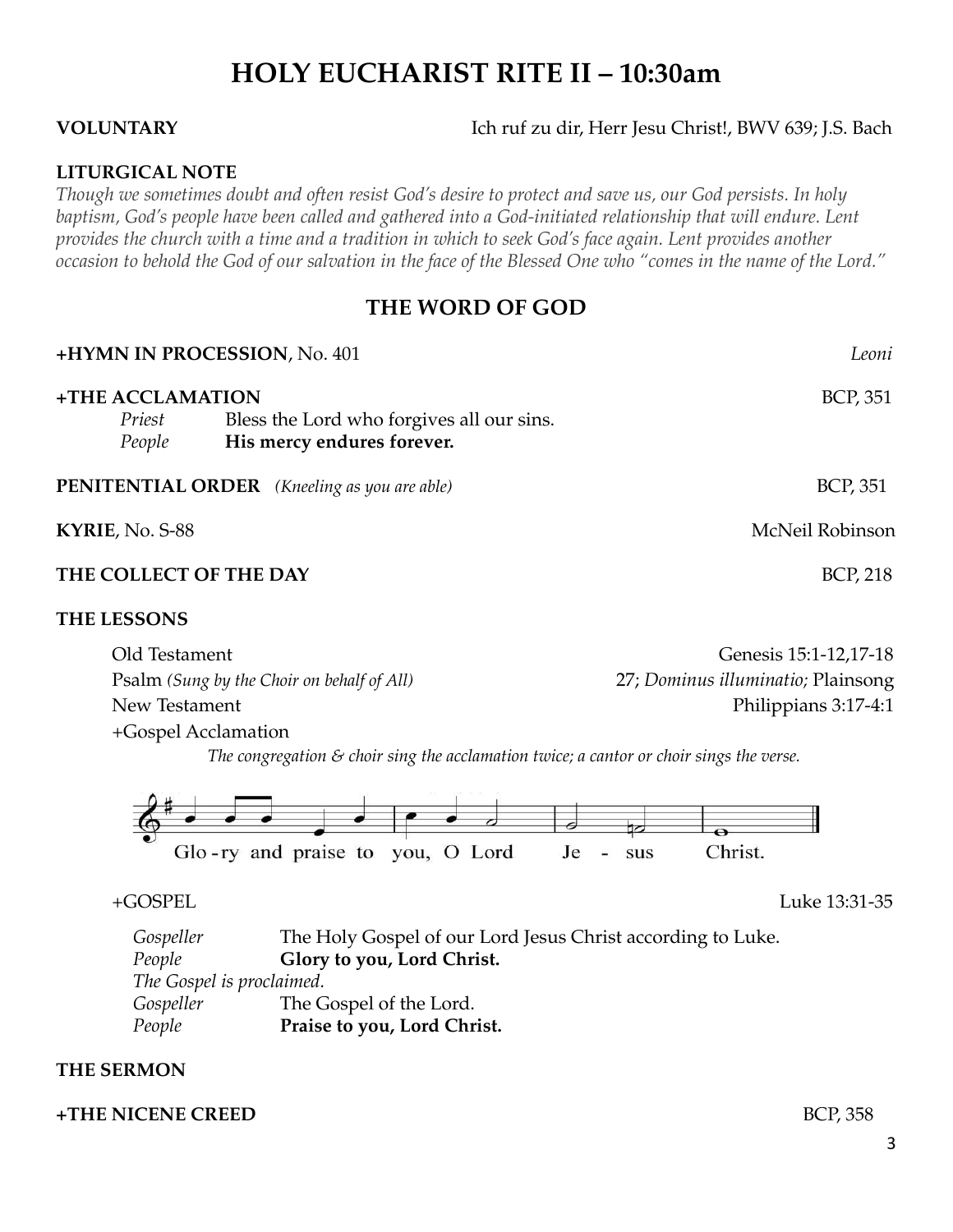# **+THE PRAYERS OF THE PEOPLE**

Father, we pray for your holy Catholic Church; **That we all may be one.** Grant that every member of the Church may truly and humbly serve you; **That your Name may be glorified by all people.** We pray for all bishops, priests, and deacons, especially Michael, Sam, Anne **That they may be faithful ministers of your Word and Sacraments.** We pray for all who govern and hold authority in the nations of the world; **That there may be justice and peace on the earth.** Give us grace to do your will in all that we undertake; **That our works may find favor in your sight.** Have compassion on those who suffer from any grief or trouble; **That they may be delivered from their distress.** Give to the departed eternal rest, especially remembering Rachel Hougom; **Let light perpetual shine upon them.** We praise you for your saints who have entered into joy; **May we also come to share in your heavenly kingdom.** Let us pray for our own needs and those of others.

We remember especially this day: Mildred, Lois, Tom, Molly, Jim, Ann, Anne, Daisy, Tom, Champe, Keyon, Andy & Barrie, Carol, Janice, Kathy, Suzanne, Sandy, Ed & Mary Ann, Jim, Nancy & Don, Cheryl, and Kathy; and others for whom our prayers are desired.

*The Celebrant concludes with a Collect.*

# **+THE PEACE** BCP, 360

*Priest* The Peace of the Lord be always with you. *People* **And also with you.**

# **WELCOME & ANNOUNCEMENTS**

# **THE HOLY COMMUNION**

**ANTHEM** *Thou knowest, Lord, the secrets of our hearts;* Henry Purcell

Thou knowest, Lord, the secrets of our hearts; Shut not thy merciful ears unto our pray'rs; But spare us, *Lord most holy, O God most mighty. O holy and most merciful Saviour, Thou most worthy Judge eternal, Suffer us not at our last hour,For any pains of death to fall away from Thee.*

# **+PRESENTATION HYMN**, No. 571 *Charlestown*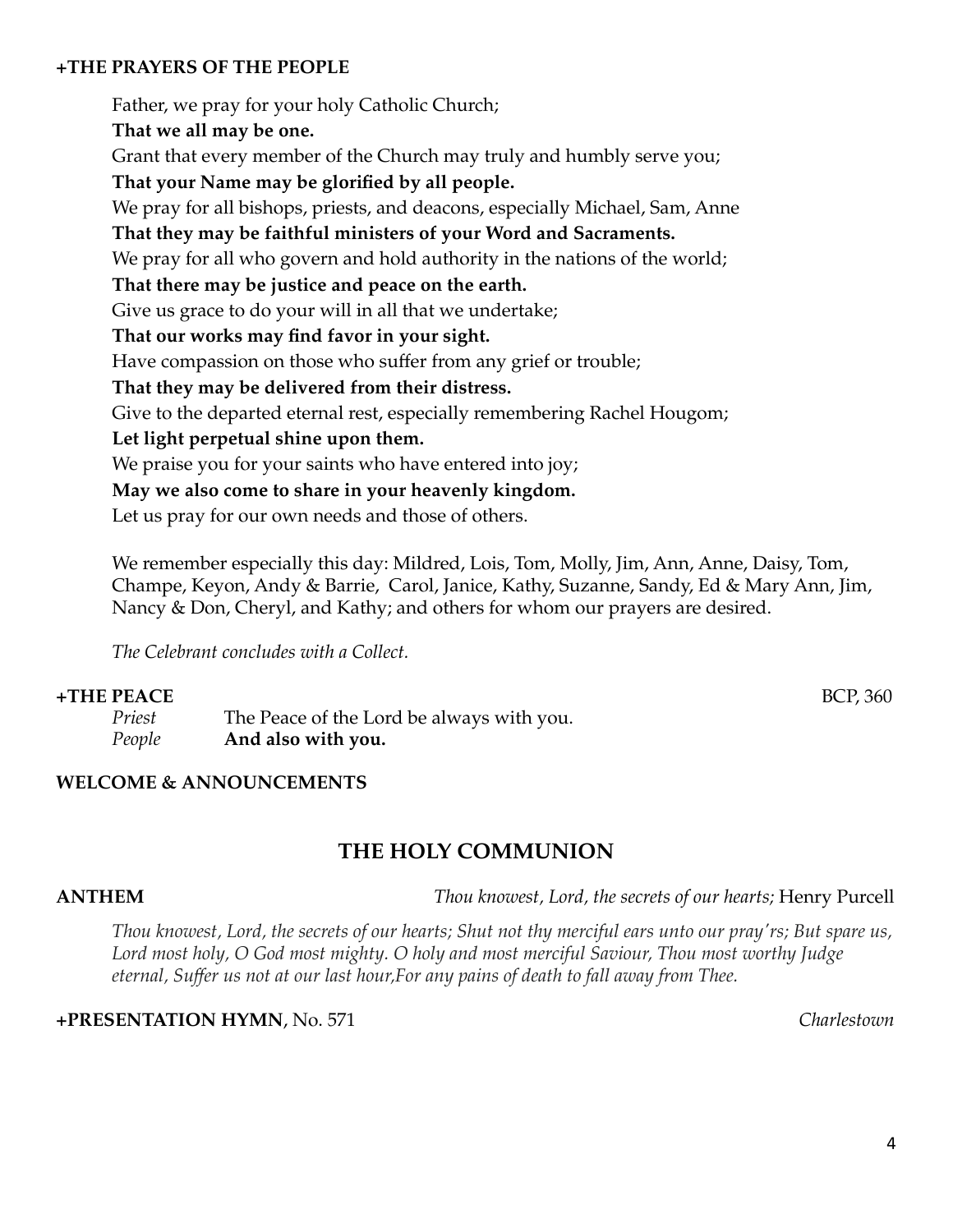Sanctus, No. 5-124 *(Sung by all)* David Hurd The Lord's Prayer BCP, 364 The Breaking of the Bread BCP, 364 Agnus Dei, No. S-161 *(Sung by all)* David Hurd Communion Hymn, No. 654 (*Sung twice, by all) Sumner* Post-Communion Prayer BCP, 365

**+BLESSING** *(The people respond: Amen.)*

# **+HYMN IN PROCESSION**, No. 675 *Bourbon*

# **+THE DISMISSAL**

| Priest | Let us go forth in the name of Christ. |
|--------|----------------------------------------|
| People | Thanks be to God.                      |

*The Retiring Voluntary is not offered during Lent; please exit the church prayerfully.*

| Serving in the Liturgy - 8:00am |                               | <b>Serving in the Liturgy - 10:30am</b> |                                       |  |
|---------------------------------|-------------------------------|-----------------------------------------|---------------------------------------|--|
| Celebrant:                      | The Rev. Robert Fruehwirth    |                                         | Celebrant: The Rev. Robert Fruehwirth |  |
| Preacher:                       | The Rev. Lisa Frost-Phillips  | Preacher:                               | The Rev. Lisa Frost-Phillips          |  |
| Verger:                         | James Emmanuel                | Crucifer:                               | Sam Bush                              |  |
| Lector:                         | <b>Bartow Culp</b>            | Lectors:                                | Laura Middlebrooks, Bob Shelton       |  |
| Ushers:                         | Frank Casadonte & Eileen Camp | Intercessor: Sam Bush                   |                                       |  |
| Coffee Hour Hosts: Sonja Tilley |                               | Musicians:                              | Dr. Jason A. Wright, The Parish Choir |  |
|                                 |                               | Ushers:                                 | Sam & Maria Costello                  |  |
|                                 |                               | IT Guild:                               | Vera Shanley, Jeff Thompson,          |  |
|                                 |                               |                                         | Sonja Tilley                          |  |
|                                 |                               | Nursery:                                | Para Drake                            |  |
|                                 |                               | Coffee Hour: Sonja Tilley               |                                       |  |

# **St. Matthew's Episcopal Church**

210 St. Mary's Road|Hillsborough, NC 27278 919.732.9308 | welcome@stmatthewshillsborough.org Office Hours: Tuesday-Thursday 8:30am - 3:00pm Website: stmatthewshillsborough.org

# **Clergy & Staff**

Rector: *The Rev. Robert Fruehwirth* Assistant Rector: *The Rev. Lisa Frost-Phillips* Director of Christian Formation: *Kim Powell Cox* Acting Director of Music: *Dr. Jason A. Wright* Parish Administrator: *Sonja Tilley* Financial Secretary: *Sara Brewer* Sexton: *Pelham Jacobs*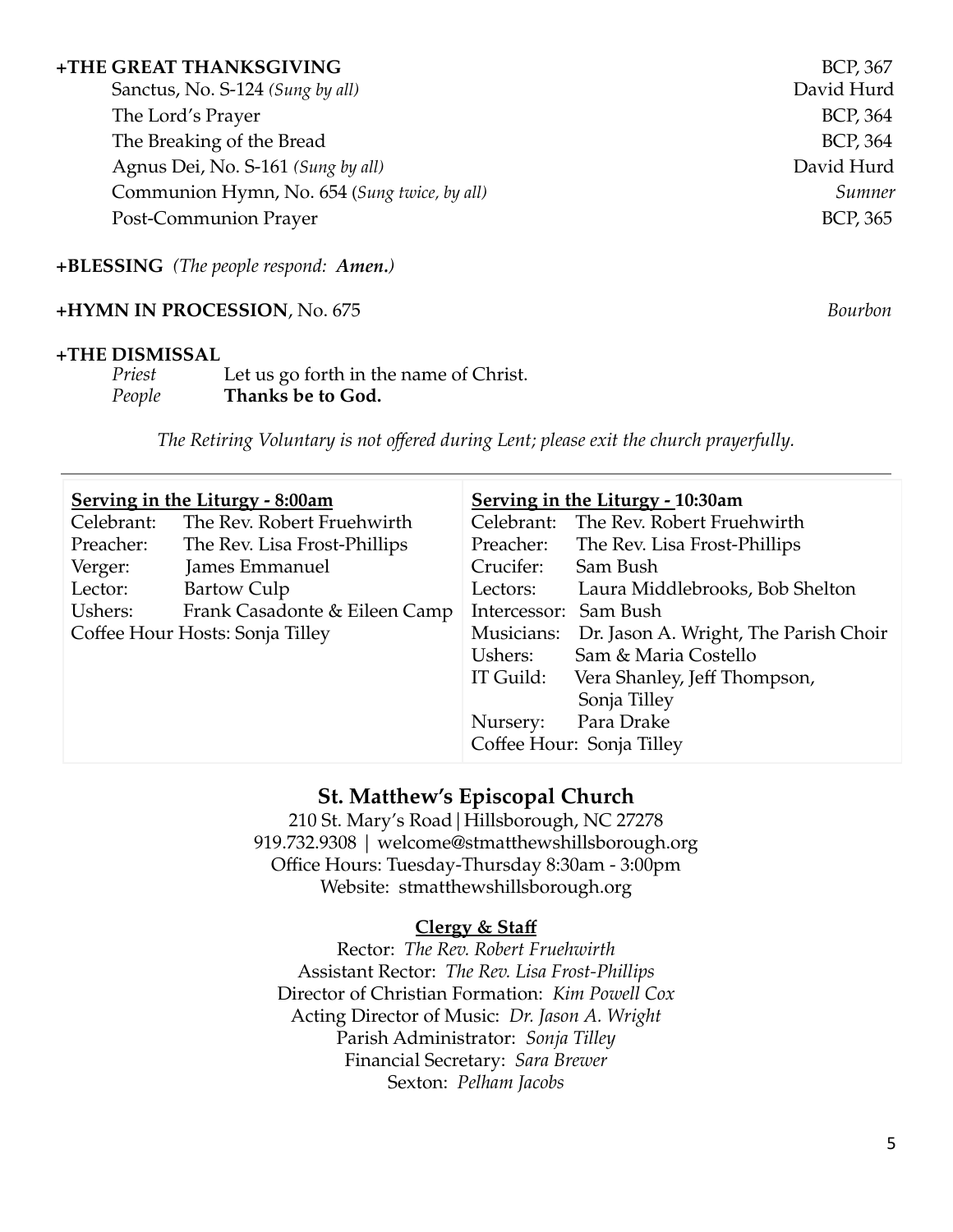# *Feeding God's people from the abundance of God's grace!*

Welcome to St. Matthew's. We hope while you are here you will be nourished, welcomed, and sustained. We consider St. Matthew's a place of hospitality, peace, and renewal, where people can come to be fed through worship and the sacraments; through the care and compassion of our members; through our welcome of the stranger in our midst; through our service to the larger community of Hillsborough and the world. We invite you to be part of the feast.

All baptized persons, of all ages and from any tradition, are welcome to come forward for communion. Those who do not wish to receive communion are welcome to come forward to receive a blessing from the clergy. Simply cross your arms across your chest to indicate this. If you need a gluten-free wafer, please indicate this by holding out your hands palms facing down.

# **TODAY**

# **Education Hour at 9:15 a.m.**

- Godly Play: pre-K through 2nd graders (Godly Play Room. Education Building);
- Growing in Christ: 3rd-5th graders (Growing in Christ Room, Education Building);
- Sunday Forum (Fellowship Hall): Rectory Capital Campaign Kick-Off (details below)

**Sunday Forum: Celebration Event launching the Rectory Capital Campaign** Join c Blythe Thompson, Junior Warden, and David Hays, Chair of the Rectory Capital Campaign, at 9:15am in the Fellowship Hall, as they discuss the value of the rectory to St. Matthew's and to the Rector as well as the scope of the renovations. Learn about the capital campaign goals, timeline and next steps. We will also receive a comprehensive overview complete with budget estimates and historical pictures of the evolution of the Rectory over time. **Coffee Hours –** All are invited to the Fellowship Hall for coffee and a time of fellowship following each service.

**Nursery Care for children 6 and under** is provided from 7:55-11:45am in the Nursery on the top floor of the Hayden Building.

**Youth Group** will meet at 4pm today to continue working on our icons. Dinner will be provided.

### **ANNOUNCEMENTS**

**Wednesday Noon Eucharists have resumed:** With decreasing case loads and easing of COVID-19 restrictions, the weekly services of Holy Eucharist offered each Wednesday at noon have resumed, just in time for Lent. All are welcome to gather for this intimate mid-week worship opportunity.

**St. Matthew's Faith and Arts proudly hosts Mike Wiley's Dar He: The Story of Emmett Till.** Streaming begins March 5 and ends with a luncheon discussion on March 20th at 12pm. Dar He is a powerful story which chronicles the murder, trial, and confessions of the men accused of Emmett Till's murder. This is a one-man show, which if you have never experienced, is an incredible performance that challenges, engages, and changes the viewer. Tickets are \$10 for streaming link only OR \$15 for streaming link + luncheon on the 20th. They are available for purchase via Eventbrite or look for the sign up sheet in the church office. Upon registration online you will immediately receive an email with the link. If you register via check to the church, please put "Dar He" in the memo and shoot Kim an email at kim@stmatthewshillsborough to receive the link.

**Habitat for Humanity Work Days -** Volunteers (no skills required) are needed for the following Saturday work dates (both AM and PM shifts available): *March 19, April 2, May 7, June 6 and 25*. St. Matthew's will also be providing lunch for the all volunteers on May 21. If you are interested in helping in any way, please contact Charlie McCamy (charlesmccamy@gmail.com).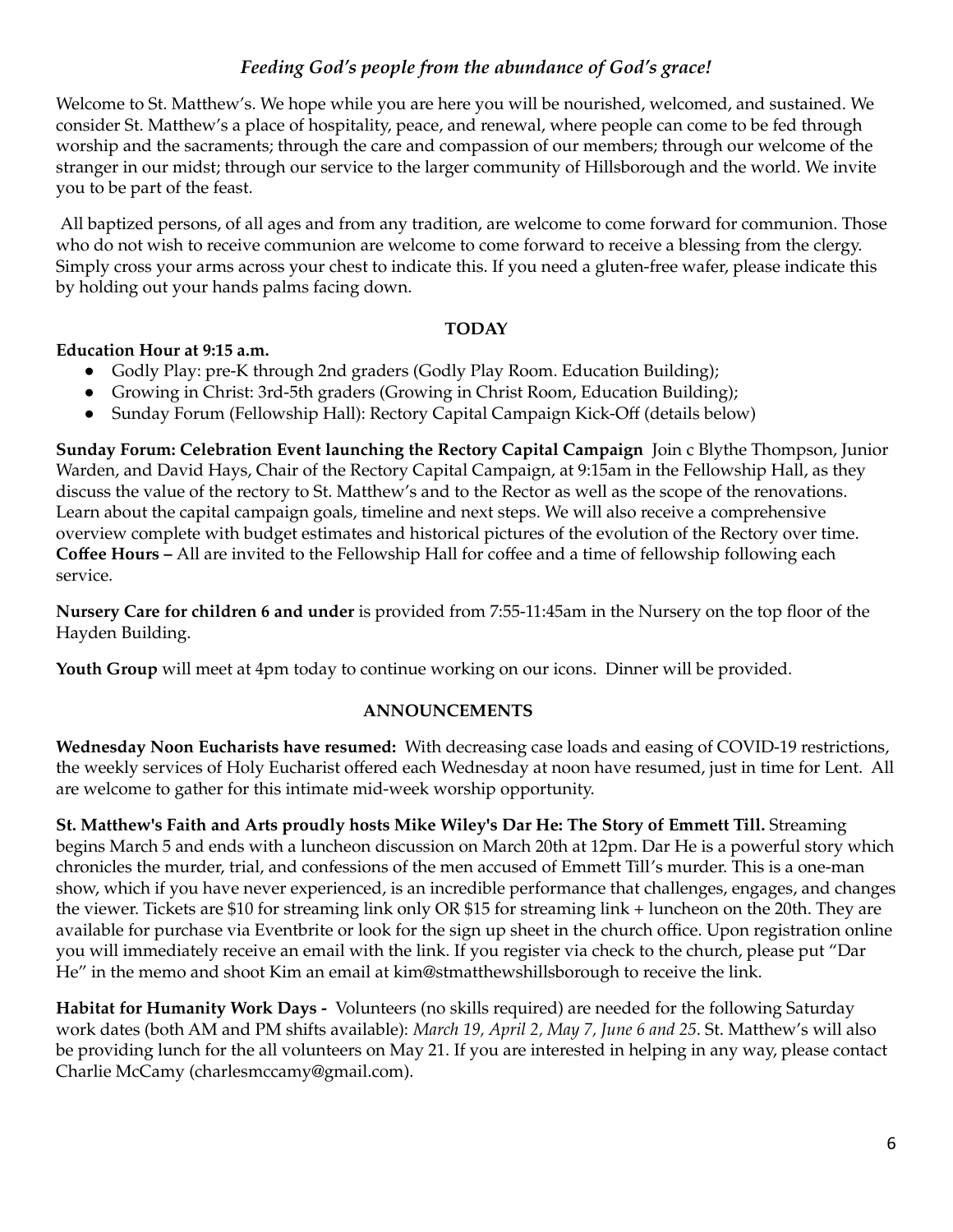**Families Meet Up!** All families are invited to Gold Park on Saturday, March 19th from 9 - 11am for an informal meetup to connect. Coffee and Muffins will be provided. Questions? Contact Megan and Jonathan Leiss at leiss.megan@gmail.com

**Orange Congregations in Mission:** Providing Beef Stew to Orange Congregations in Mission Food's Pantry is a commitment St. Matthew's has made and kept for years now. We collected 165 cans in December toward our goal of 175. You can bring your donated cans to the church anytime.

**Justice United "Teach-In": Tuesday, March 22, 7:00pm -** All are invited to this nonpartisan event to learn why the position of District Attorney (DA) is so powerful, how the Orange-Chatham district's policies have fallen behind in terms of equity and transparency, how racism has created and shaped our justice system, and the policy changes Justice United will be asking both candidates for Orange County DA to commit to and why it matters.Please contact Ran Hamner or Martha McCamy if you are interested or to learn more. You may also sign up at https://www.ocjusticeunited.org/da\_teach\_in.

### **Please continue to pray for the people of Ukraine and for all people affected by political violence throughout the world.** Donations to support the refugee crisis in Ukraine can be made through:

- the International Red Cross
- · the Episcopal Relief & Development International Disaster Response Fund or
- Action by Churches Together Alliance (ACT Alliance)

# **St. Matthew's Prayer List**

**We pray for all who are sick, or in any need or trouble**, remembering especially the following members of our parish family: Mildred Pruessing, Lois Horn, Tom Vail, Molly Zaragoza, Jim Fesperman, Ann Burdette, Anne Weaver, Daisy Huffman, Tom Sinn, Champe Davis, Keyon Hutson, Andy & Barrie Wallace, Carol Parrent, Janice Stratton, Kathy Coward, Suzanne Powers, Sandy McBride, Ed & Mary Ann Southern, Jim Burton, Nancy & Don Harris, and Cheryl Thomas.

### **And these others for whom our prayers are desired**

Betsy Zaragoza, Harry Dula, Baylor Pisano, John Charton, Lucy Gradowski, Ken Foland, Savannah Fonvielle, Ben Mueller, Richard Haase, Chip Joyner, John Logan, Fred Edoughs, Timothy, Bob, Anna Lawrence & Dan Bass, Jeannine Beardslee, Evelyne Accad, Amalia, Maddie Powers, Allie, Karl & Janice Eicher, Coleman Sale, Boardman Lloyd, Bill, Andy, Drew, Sean Turnell, Joe Barnes, Millie Hinkle, Benny Whitted, Jayne Jackson, the Burdette family: Mary Beth, Joel, & Amy, Sandra Marks; Melanie Maupin, the Tuckers and Spurlocks, Doug and Robbie Harnish, Vi Rancer, Judy Hogberg, Kenan Wright, Mike Morris, Reece, Harlon, Jim Hill, Donna, Anita Salazar and her family, Janet Case, Judy Dingfelder, Eduardo (Lugo), Michael Kaplan, Jackie Sumner, Rob & Lois James, the family of Dave Neely, Viktor and Volodymyr Dmytryk, and Pastor Donald Holman.